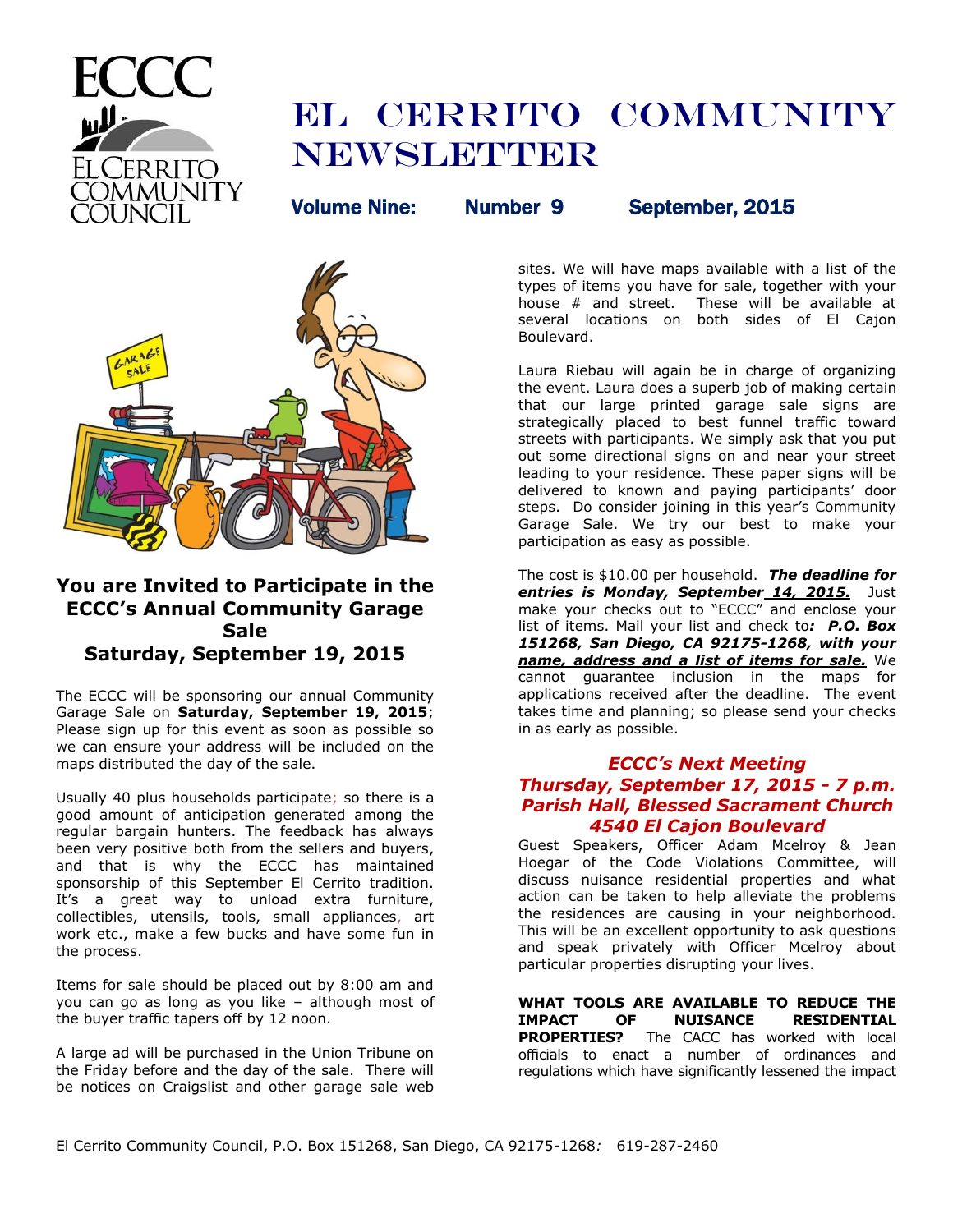of nuisance residential properties in the College Area. Some of these are described below:

**Administrative Citation (Admin. Cite)** - When police are called to a loud party, and the participants refuse to cooperate with police or where there have been repeated calls to the same address, the SDPD has the authority to levy a fine of up to \$1,000 on each of the tenants of the house, and on the landlord who rents them the house.

**[How To Call The Police About Chronic Party](http://collegearea.org/cacc/images/pdf/How%20To%20Call%20The%20Police%20About%20Chronic%20Party.pdf)  [Houses And Other Neighborhood Nuisances](http://collegearea.org/cacc/images/pdf/How%20To%20Call%20The%20Police%20About%20Chronic%20Party.pdf)  (CAPP (Community-Assisted Party Plan, originally known as the College Area Party Plan)** – When police are called to loud parties at a single house on repeated occasions, the SDPD has the authority to designate the house as a "CAPP" house which flags the house for heightened enforcement and bans loud parties at the house for a period of one year. If police are again called to a party at a CAPPed house, the tenants may be arrested and/or fined up to \$1,000, the landlord may be fined up to \$1,000, and the noise making equipment may be impounded. Generally, a CAPP would not be issued until at least the third response to a particular house. The CAPP may be extended beyond one year, but expires when the tenants vacate the house.

#### **WHAT OCCUPANCY RULES APPLY TO SINGLE DWELLING UNITS IN RS1 ZONES?**

**Residential High Occupancy Permit (RHOP)** – This ordinance requires an annual permit and fees for any single dwelling unit with six or more adult occupants. The permit requires legal off-street parking for the number of adult occupants with cars, minus one.

**Boarder and lodger accommodations** are permitted as an accessory use to a primary **owner occupied** dwelling, but no more than two 2 boarders or lodgers are permitted per primary dwelling.

> *College Area Public Safety (CARPUS) Tuesday September 15, 2015 6:30 p.m.* **College Ave. Baptist Church CEC Bldg. Room 302 (4747 College Avenue)**

# **News from Our Neighbors in Rolando**

**By Jan Hintzman, Rolando Community Council**



Is a student housing complex a multifamily dwelling?

Reasonable people can easily identify the difference. The Rolando Community Council (RCC), the Eastern Area Communities Planning Committee (EACPC), and the College Area Community Council (CACC) know they are *not* the same product.

But the City of San Diego continues to maintain that a student housing complex such as BLVD63 is a multifamily dwelling. And any developer with a parcel zoned for multifamily use knows it can be covered with a high-density student complex by right, without challenge.

Over the past months, an ad-hoc committee of representatives from RCC, EACPC, and CACC has provided extensive research to the City demonstrating how other cities have successfully made the distinction. This research further shows that the distinction has survived court challenges, in one case all the way up to the Supreme Court. It also identifies [demonstrates?] that developers, lenders and real estate investment funds do make distinctions between multi-family and student housing products. Yet despite strong support from City Council Representative Marti Emerald's office over these many months, San Diego officials indicate that they do not have the ability (or is it will?) to change municipal codes to make the distinction.

Is this failure important? You tell us. There are other large parcels ready for development nearby (in the 5000 block of College Avenue and in the 6000 and 6200 blocks of El Cajon Blvd) where developers currently have free-range to recreate BLVD63 --*by right*, ignoring community input and the City's own community planning principles.

Neighbors need a voice in such community-changing projects. To achieve this, meaningful action from the city is required. The RCC BLVD63 Action Team will continue to develop strategies to effect needed change. Polite reasoned requests will likely need to

El Cerrito Community Council, P.O. Box 151268, San Diego, CA 92175-1268*:* 619-287-2460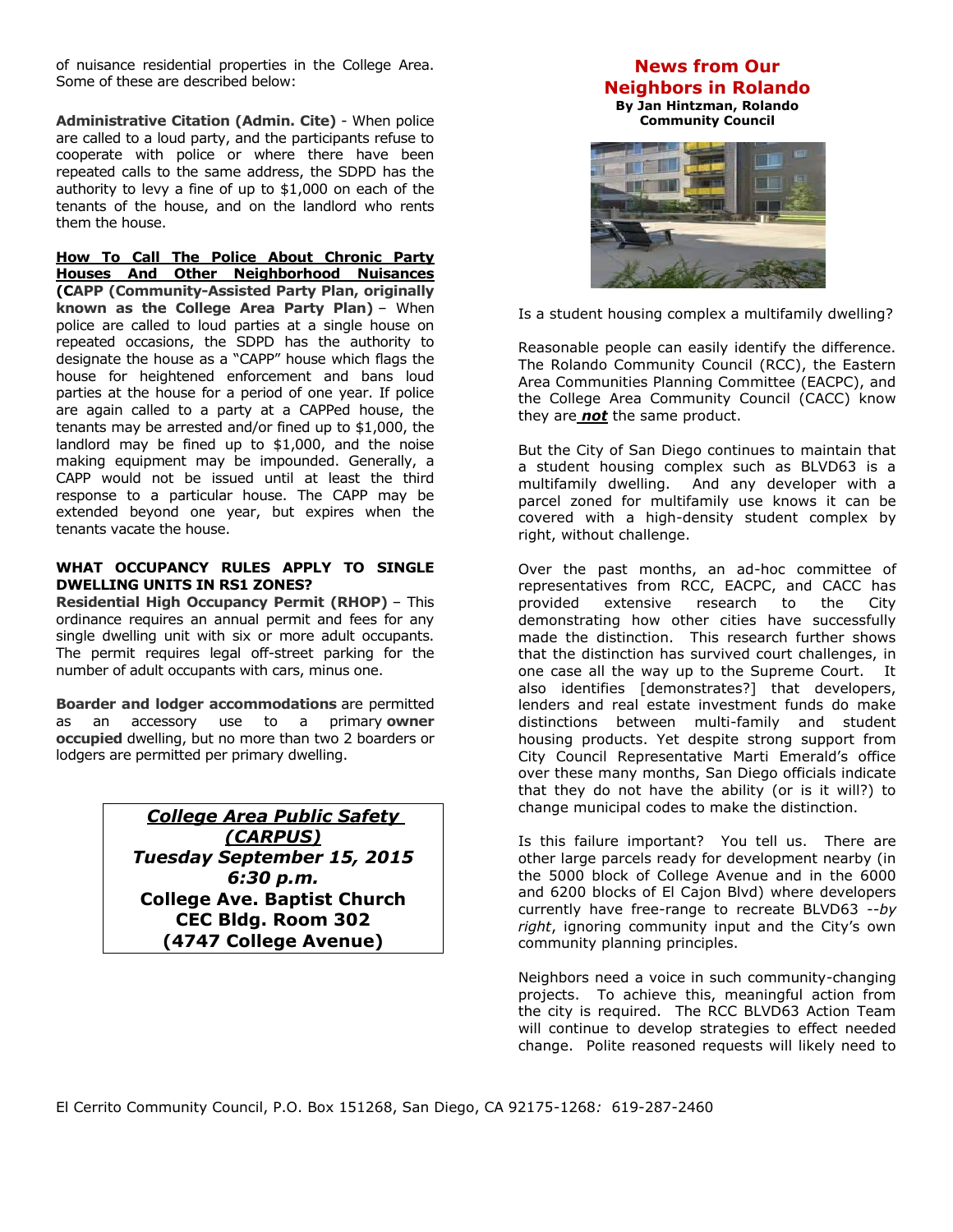be amplified by continued grass roots action. BAT will keep Rolando and the surrounding community updated.



### **CACC is Hosting a Ice Cream Social**

Mark your calendars for **Sunday, September 20 from 2 – 5 pm**. That's the date of the College Area Community **ICE CREAM SOCIAL**. The event will be held in the courtyard of the new SDSU Student Union, and there will be FREE PARKING in Lot G, no permit required!

This fun and educational event will be an opportunity for ALL members of our community - long-time residents, new residents, students, businesses, etc. to meet, get to know each other and get information on issues of concern or interest in our area. We will have representatives from the Associated Students, SDSU, the San Diego Police Department, the SDSU Police Department, and the City, as well as our board members, providing information on a host of topics. Hassle-free, free parking will be provided for the event. The board is grateful to SDSU and the Associated Students for their generosity in hosting this event. We encourage all members of our community to drop by for a while, meet your neighbors, get some info, have some fun and enjoy some ice cream.

#### **ECCC Web Site – Send Us Your Jpegs!**

What Nicole would like to receive is "jpeg" photos of the community, streets, houses, neat front doors, gardens (tomatoes plants) farmers market, windows, and anything else of interest you can think of, that can be added to the front page on a rotational basis. Please email your photos to [jan.riley42@att.net.](mailto:jan.riley42@att.net) There is, of course, the caveat that photos will be used at the discretion of the ECCC Board of Directors.

### **Donations! Donations! Donations!**

Unfortunately the ECCC did not receive any donations last month, but our appeal for funds in July netted the ECCC \$775. More will be need in September to pay for the printing of this issue of the newsletter and future editions.

Please be generous and help us out. The **cost of printing 2200 copies is \$253 each month.** Doesn't matter how big or small your donation is, it is truly needed and appreciated. Every dollar goes to our continuing publication and distribution of the newsletter.

Your donations can be made to the P.O. Box # or you can use our Pal Pay link on the ECCC Blog at: **[http://elcerritocommunitycouncil.blogspot.com](http://elcerritocommunitycouncil.blogspot.com/)**

#### **Police non-emergency 531-2000**

**Call this number to complain about noise, a mini-dorm party, or any other police nonemergency. To formalize the complaint, give your name to the dispatcher on the phone and obtain a case number. All names are confidential and will not be released to the offending party.**

### **Need to Advertise Your Business?**

**You can advertise your business here for \$50.00 per month. One month free if you buy 6 months. The Newsletter is delivered to over 2,000 residences and businesses throughout El Cerrito. Your ad must be in jpeg format and print ready. Contact [jan.riley42@att.net](mailto:jan.riley42@att.net) or call her at 619.287.2460. Your ad must be received by the end of each month for insertion in the newsletter. Constant Contact**

### **ECCC Uses the Constant Contact Email Program**

**The El Cerrito Community Council uses a mobile friendly version of the Constant Contact program which allows us to send out informational emails to the community that can be accessed through mobile devices. It's easy to sign up, just send your email to [jan.riley42@att.net](mailto:jan.riley42@att.net) and you'll be placed on the list. Keep in mind that you can easily opt out; just go the bottom of the email and hit the unsubscribe link anytime.** 



El Cerrito Community Council, P.O. Box 151268, San Diego, CA 92175-1268*:* 619-287-2460